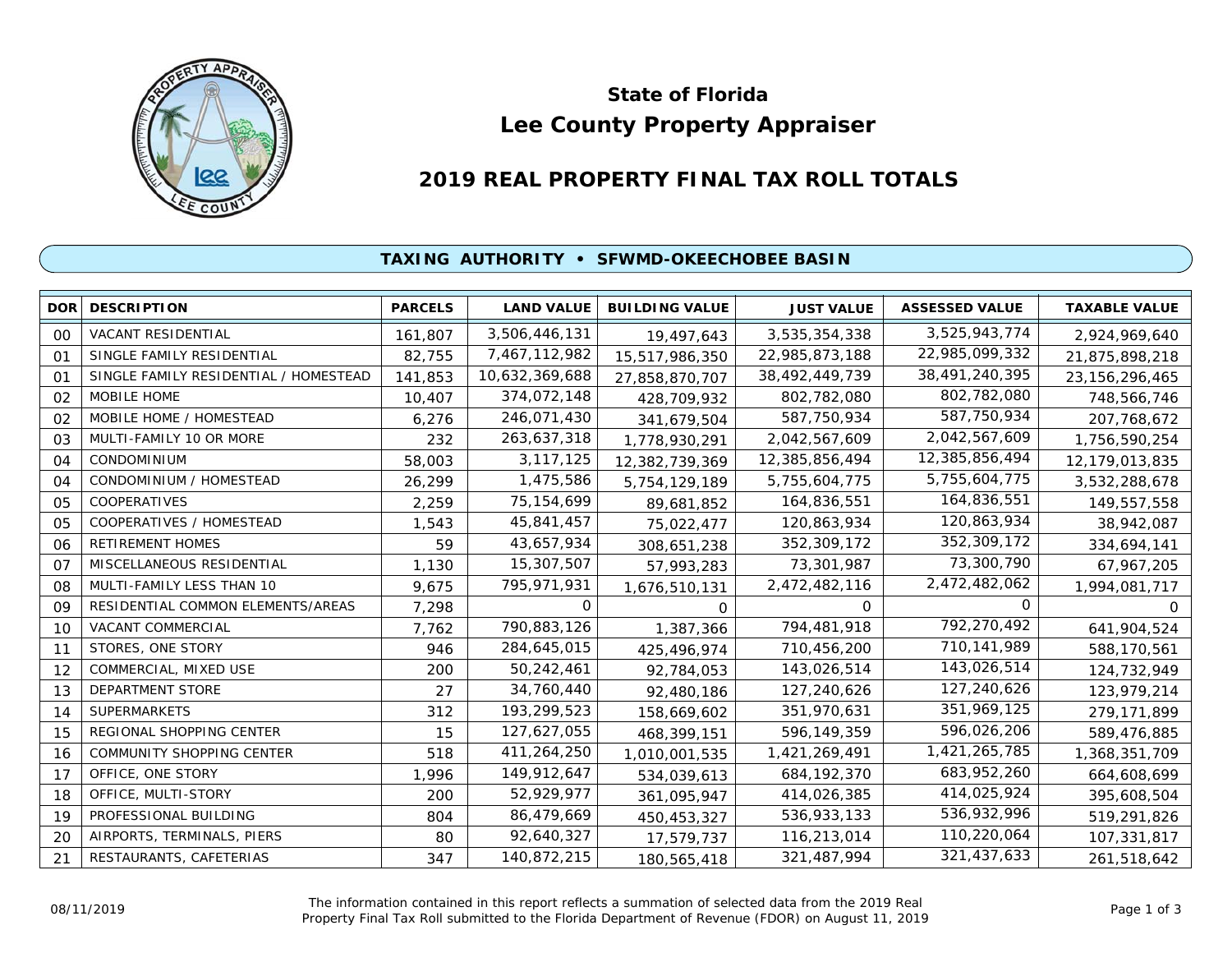## **TAXING AUTHORITY • SFWMD-OKEECHOBEE BASIN**

| <b>DOR</b> | <b>DESCRIPTION</b>                  | <b>PARCELS</b> | <b>LAND VALUE</b> | <b>BUILDING VALUE</b> | <b>JUST VALUE</b> | <b>ASSESSED VALUE</b> | <b>TAXABLE VALUE</b> |
|------------|-------------------------------------|----------------|-------------------|-----------------------|-------------------|-----------------------|----------------------|
| 22         | DRIVE-IN RESTAURANTS                | 165            | 115,669,076       | 122,119,926           | 237,789,002       | 237,789,002           | 169,426,506          |
| 23         | FINANCIAL INSTITUTIONS              | 211            | 83, 145, 789      | 130,645,881           | 213,791,670       | 213,791,670           | 204,266,846          |
| 24         | <b>INSURANCE COMPANY OFFICES</b>    | 41             | 331,569           | 6,575,297             | 6,906,866         | 6,906,866             | 6,853,021            |
| 25         | REPAIR SERVICE SHOPS                | 52             | 2,434,900         | 11,038,698            | 13,473,598        | 13,473,598            | 12,881,392           |
| 26         | <b>SERVICE STATIONS</b>             | 70             | 23,388,892        | 22,414,297            | 45,803,189        | 45,803,189            | 37,128,521           |
| 27         | AUTO SALES, REPAIR, ETC             | 595            | 166,671,583       | 209,349,820           | 376,085,810       | 376,021,403           | 365,816,339          |
| 28         | PARKING LOTS, MH PARKS, ETC         | 253            | 414,992,417       | 148,979,240           | 564,012,048       | 563,971,657           | 559,460,233          |
| 30         | FLORISTS, GREENHOUSES               | 4              | 512,609           | 231,468               | 744,077           | 744,077               | 665,385              |
| 31         | DRIVE-IN THEATER, OPEN STADIUM      | $\mathbf{1}$   | 1,125,610         | 345,599               | 1,471,209         | 1,471,209             | 966,720              |
| 32         | ENCLOSED THEATER/AUDITORIUM         | 30             | 6,537,686         | 15,731,558            | 22,269,244        | 22,269,244            | 21,956,008           |
| 33         | NIGHT CLUBS, LOUNGES, BARS          | 43             | 4,617,847         | 10,132,502            | 14,750,349        | 14,750,349            | 13,860,537           |
| 34         | BOWLING ALLEYS, RINKS, ARENAS       | 21             | 10,819,201        | 22,696,777            | 33,515,978        | 33,515,978            | 30,413,722           |
| 35         | TOURIST ATTRACTIONS                 | 17             | 17,238,948        | 14,501,750            | 31,740,698        | 31,740,698            | 27,883,925           |
| 37         | <b>RACE TRACKS</b>                  | 1              | 2,816,774         | 4,856,460             | 7,673,234         | 7,673,234             | 7,673,234            |
| 38         | GOLF COURSE, DRIVING RANGE          | 155            | 74,617,678        | 63,950,163            | 138,962,590       | 138,567,841           | 133,800,666          |
| 39         | HOTELS, MOTELS                      | 318            | 335,576,183       | 794,098,493           | 1,129,787,000     | 1,129,674,676         | 1,007,454,374        |
| 40         | <b>VACANT INDUSTRIAL</b>            | 635            | 145,300,494       | 384,574               | 145,813,782       | 145,685,068           | 121,309,436          |
| 41         | LIGHT MANUFACTURING                 | 241            | 40,006,490        | 104,750,510           | 144,757,000       | 144,757,000           | 137,838,223          |
| 42         | HEAVY INDUSTRIAL                    | 3              | 1,081,209         | 1,880,264             | 2,961,473         | 2,961,473             | 2,961,473            |
| 43         | LUMBER YARDS, SAWMILLS              | $\overline{2}$ | 1,084,606         | 3,139,503             | 4,224,109         | 4,224,109             | 4,224,109            |
| 44         | PACKING PLANTS                      | 6              | 4,291,969         | 2,624,129             | 7,082,973         | 6,916,098             | 6,895,879            |
| 45         | CANNERY, BREWERY, WINERY            | 18             | 63,659            | 2,897,035             | 2,960,694         | 2,960,694             | 2,875,869            |
| 46         | OTHER FOOD PROCESSING               | $\overline{4}$ | 587,366           | 3,169,750             | 3,757,116         | 3,757,116             | 2,309,295            |
| 47         | MINERAL PROCESSING                  | 12             | 5,013,579         | 2,905,631             | 7,919,210         | 7,919,210             | 7,577,211            |
| 48         | WAREHOUSING, DISTRIBUTION TERMINALS | 2,778          | 361,246,055       | 1,034,394,463         | 1,395,668,592     | 1,395,640,518         | 1,282,760,628        |
| 49         | <b>OPEN STORAGE</b>                 | 59             | 15,366,337        | 3,969,281             | 19,335,618        | 19,335,618            | 17,238,974           |
| 51         | <b>CROPLAND CLASS I</b>             | 75             | 5,179,177         | 7,070,008             | 44,657,755        | 12,249,185            | 10,797,650           |
| 52         | CROPLAND CLASS II                   | $\overline{4}$ | 471,688           | 153,634               | 8,658,498         | 625,322               | 613,116              |
| 53         | <b>CROPLAND CLASS III</b>           | 33             | 2,761,788         | 2,975,218             | 22,189,768        | 5,737,006             | 2,892,239            |
| 54         | TIMBERLAND INDEX 90+                | 48             | 1,973,305         | 476,928               | 14,180,623        | 2,450,233             | 2,100,391            |
| 60         | <b>GRAZING LAND CLASS I</b>         | 641            | 32,729,194        | 73,316,212            | 409,438,218       | 106,045,406           | 66,998,600           |
| 61         | <b>GRAZING LAND CLASS II</b>        | 541            | 13,958,475        | 43,305,168            | 211,991,648       | 57,263,643            | 32,426,104           |
| 62         | <b>GRAZING LAND CLASS III</b>       | 284            | 5,296,912         | 11,365,493            | 87,237,377        | 16,662,405            | 9,501,599            |
| 63         | <b>GRAZING LAND CLASS IV</b>        | 79             | 1,085,042         | 5,626,336             | 62,554,574        | 6,711,378             | 4,131,091            |
| 64         | <b>GRAZING LAND CLASS V</b>         | 90             | 1,409,794         | 2,633,452             | 111,470,504       | 4,043,246             | 2.499.895            |